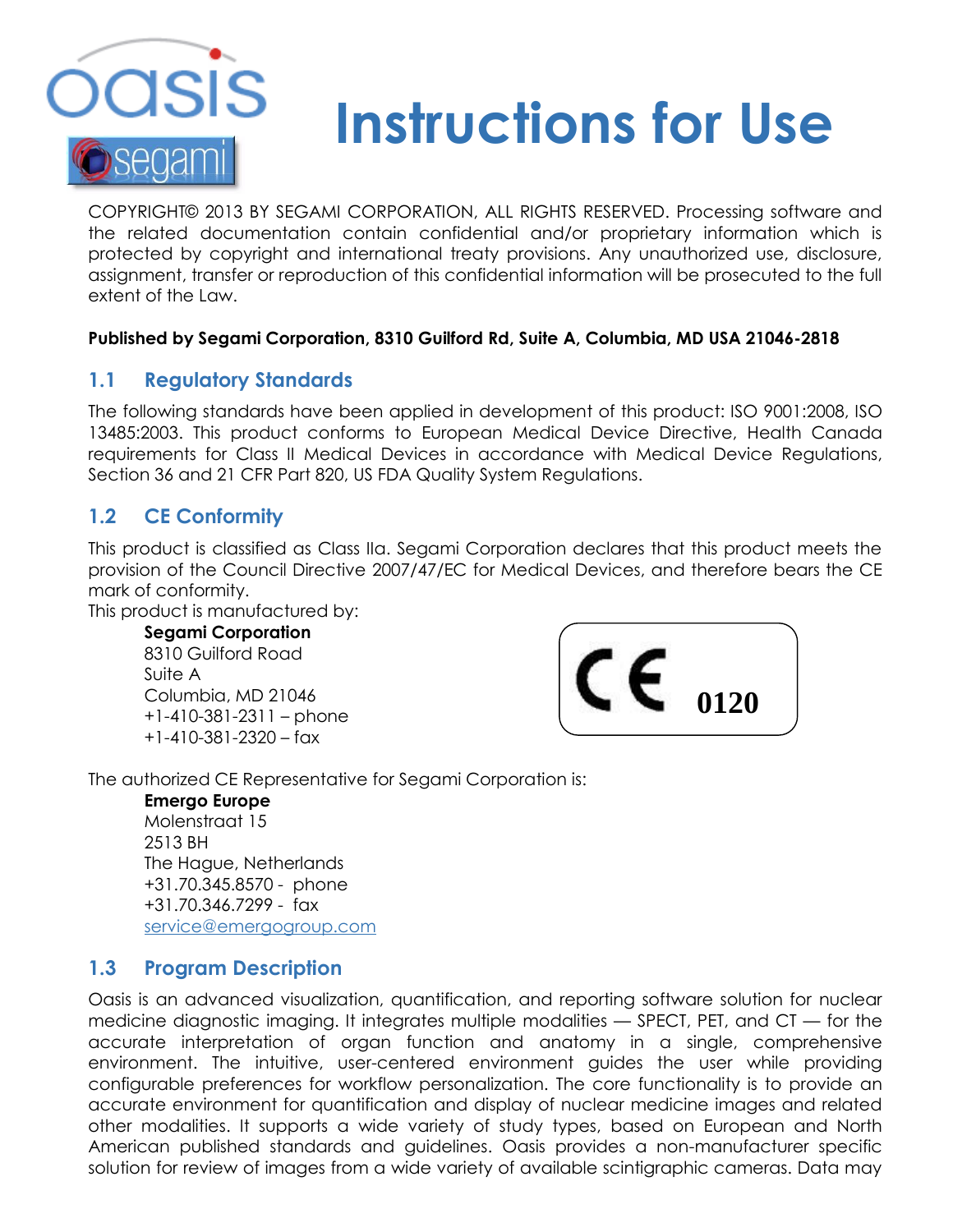be passed to Oasis either from a connected or integrated Oasis server/database or from various commercially available PACS system databases. The system is intended for use in imaging centers and hospitals by qualified nuclear medicine personnel trained in the use of the Oasis product.

# **1.4 Indications for Use**

The Oasis system in indicated for the processing and review of scintigraphy data and other related diagnostic medical images produced by DICOM based multimodality sources. These sources may include, but are not limited to, radiological diagnostic systems, picture archive computers (PACS), and processing workstations.

Oasis is capable of processing and displaying the medical image data in traditional formats, as well as pseudo three-dimensional renderings, and in various forms of animated sequences showing kinetic attributes of the imaged organs. The Oasis system displays the processed images using an integrated computer. Oasis provides manual and automatic report creation plus the ability to view these reports remotely. Oasis also provides patient scheduling tools. This device is not used in the primary diagnosis of mammography images.

# **1.5 Using Oasis**

#### **Opening Oasis**

- Double-click the Oasis icon on the desktop.
- Once the login screen appears, enter the username and password and click [Login]. The patient/study browser screen will appear.

#### **Closing Oasis**

- First, close any application currently in use by clicking  $\bullet$  in the top right of the screen.
- Then close the patient/study browser by selecting the File ► Logout menu or by clicking  $\mathbf{R}$  in the top right corner.
- Finally, click [Exit] in the login screen.

#### **About Oasis Display**

 Because the Oasis display is customized automatically for each protocol, the number of screens, pages, and viewports rendered will vary, depending upon the clinical application protocol in use.

#### **Access to Oasis Server Web Services**

 When successfully logged into Oasis client select Tools ► Administrative Tools to access the Oasis Server interface to perform operations such as Query/Retrieve, image or study deletion, and other data administration tasks.

#### **Location of Help Files**

 Press [F1] to display a list of keyboard shortcuts. Press [Ctrl]+[F1] or to view the User Manual.

### **1.6 Support**

The product is distributed and supported only by Segami or its qualified

sales representatives. Please contact your local sales representative. Select Help ► Remote Support to activate direct support from Segami qualified personnel.

Help じ About **Remote Support Instructions For Use View Hotkeys** F1 View Help Ctrl+F1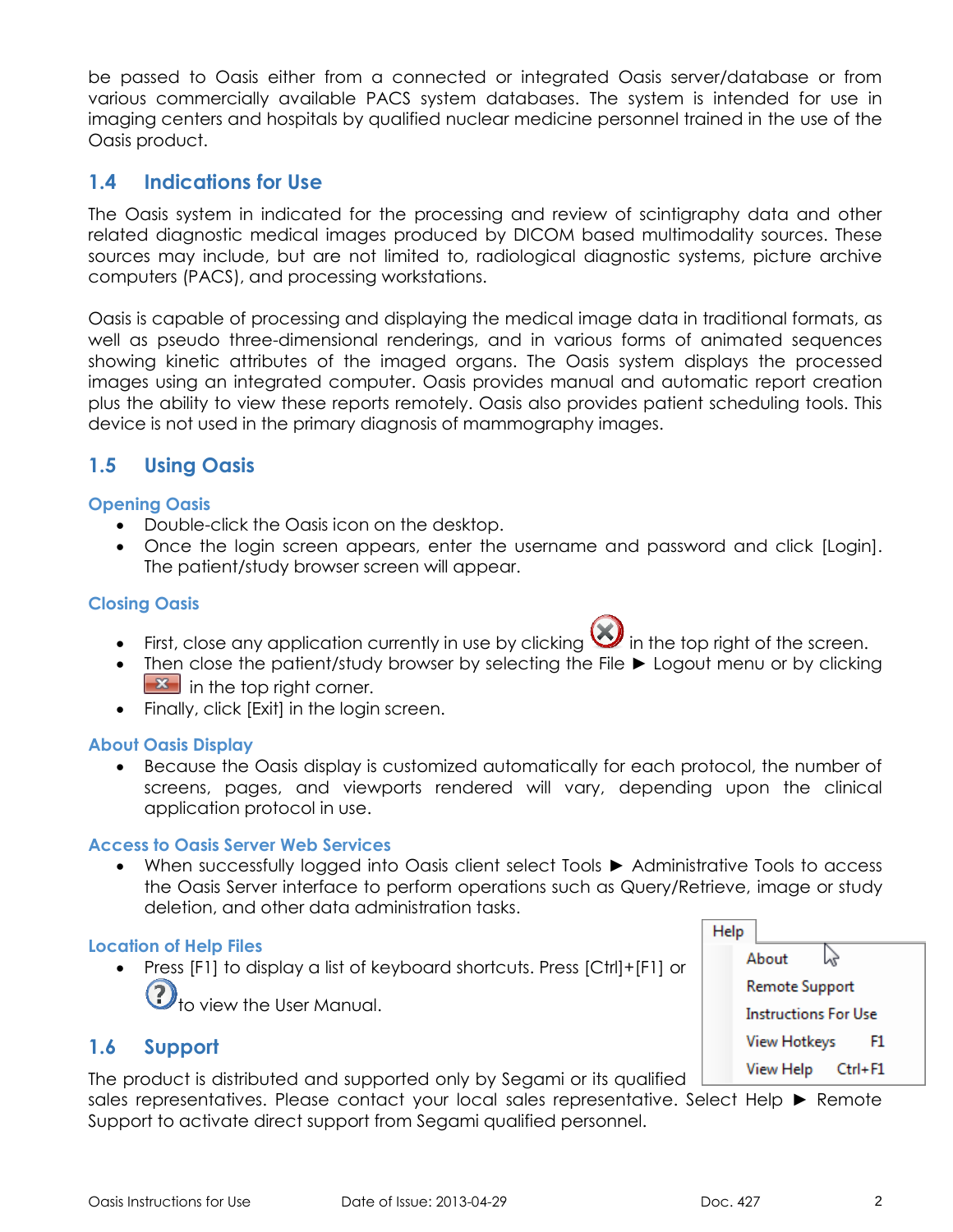

# **Instrucciones de Uso**

Derechos de autor© 2013 POR SEGAMI CORPORATION, DERECHOS RESERVADO. Software de procesamiento y documentaćion relacionada contienen informaćion confidencial y patentada que está protegida por derechos de autor y disposiciones de tratos internacionales. Cualquier uso, no autorizado, revelación, cession, transmission o reproducción de esta informacion confidencial seran perseguidos con todo el rigor de la ley.

#### **Publicado por Segami Corporation, 8310 Guilford Rd., Suite A, Columbia, MD USA 21046-2818**

# **1.1 Las Normas Reglamentarias**

Las siguientes normas han sido aplicadas en el desarollo de este product ISO 1900:2008, ISO 13485:2003. Este producto cumple con las Directivas Europeas de Dispositivos Médicos, los requisitos de Health Canada para Dispositivos Médicos de Clase II, de conformidad con los Reglamentos de Dispositivos Médicos de la Sección 36 y 21 CFR Parte 820, Reglamento del Sistema de Calidad FDA de los Estados Unidos.

# **1.2 Conformidad CE**

Este producto está clasificado como Clase IIa, Segami Corporation declara que este producto cumple con las disposiciones de la Directiva del Consejo 2007/47/CE para Dispositivos Médicos, y por lo tanto lleva el marcado CE de conformidad.

Este producto es fabricado por:

#### **Segami Corporation**

8310 Guilford Road Suite A Columbia, MD 21046 +1-410-381-2311 – Telefono +1-410-381-2320 – fax



El representante CE autorizado para Segami Corporation es:

**Emergo Europe**

Molenstraat 15 2513 BH The Hague, Netherlands +31.70.345.8570 - Telefono +31.70.346.7299 - fax [service@emergogroup.com](mailto:service@emergogroup.com)

# **1.3 Descripción Del Programa**

Oasis es una solución avanzada de software para la visualización, cuantificación y reportajes diagnosticos para medicina nuclear. Intregra multiples modalidades como SPECT – PET – CT para la interpretación precisa de la function de órganos y la anotomia en un ambiente único y completo. El intuitivo, usuario-centrado software guia al usuario mientras que la concesión de preferencias configurables personalizan el flujo del trabajo. La funcionalidad principal es proporcionar un ambiente para la quantificación precisa y la visualización de imagines de medicina nuclear y otras modalidades relacionadas. Es compatible con una amplia variedad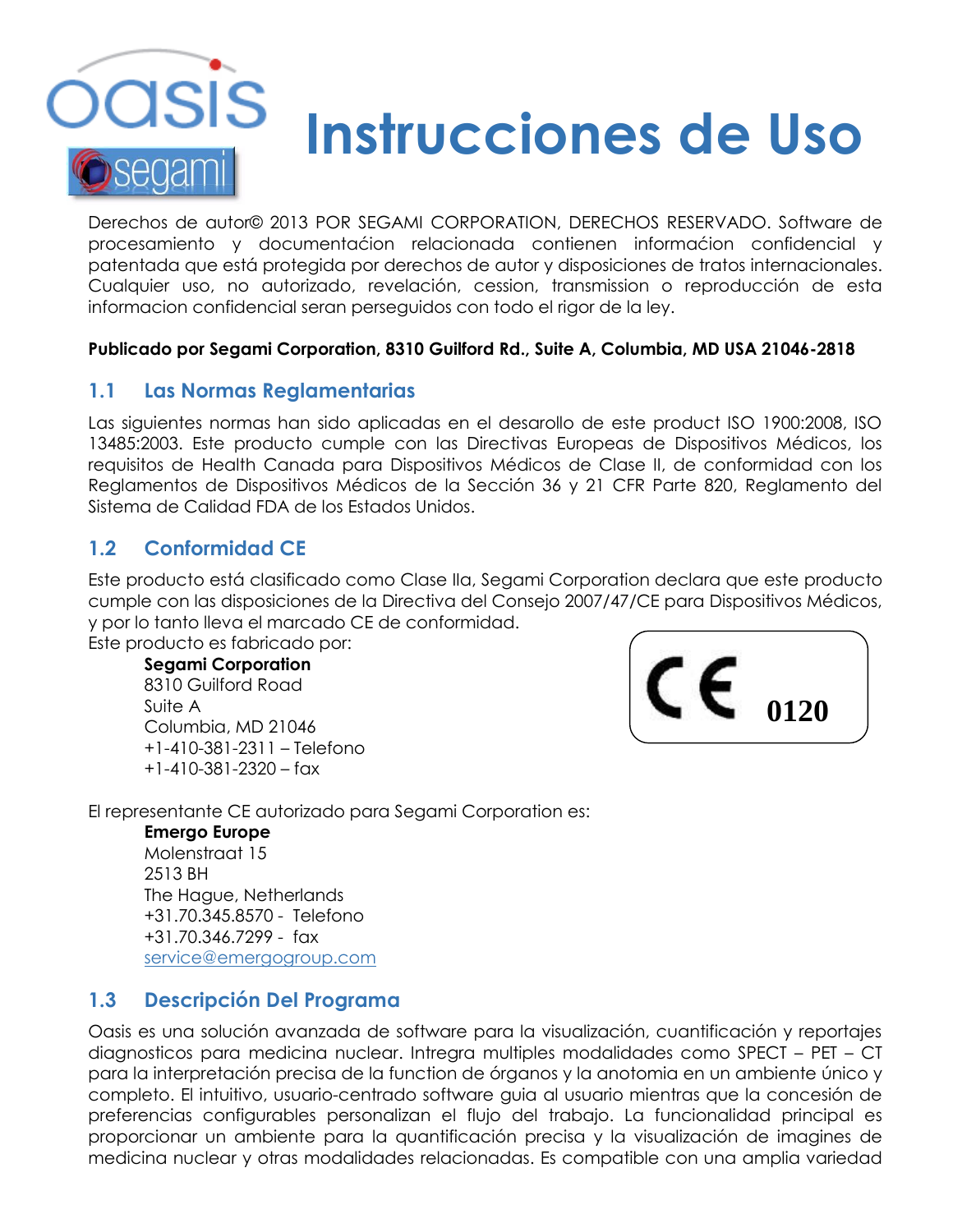de tipos de estudios, basado en normas y directrices publicado en Europa y Norte America. Oasis proporciona una solución, no-específica al fabricante, para la revision de los imagenes procedentes de una amplia variedad de cámaras gammagráficas. Los datos pueden ser transmitidos a Oasis ya sea a partir de una base de datos del servidor de Oasis, conectado o integrado o de varias bases de datos del sistema PACS, que son disponibles comercailmente. El sistema está diseňado para el uso en centros de imagenes y hospitales por personal calificado en medicina nuclear y en el uso del producto Oasis.

# **1.4 Indicaciones de Uso**

El sistema de Oasis está indicado para el procesamiento y la revision de los datos de gammagrafía y otros imágenes diagnosticos producidos por fuentes multimodales basadas en DICOM. Estas fuentes pueden incluir, pero no se limitan a, sistemas de radiológia diagnosticos, archivo de imágenes (PACS), y estaciones de procesamiento.

Oasis tiene la capacidad de procesar y visualizar los datos de imágenes en formatos tradicionales, así como pseudo representaciones tridimensionales, y en diversas formas de secuencias animadas que muestran atributos cinéticos de los organos. El sistema de Oasis muestra los imágenes procesados con una computadora integrada. Oasis ofrece la creación de reportes manuales y automáticos además, la posibilidad de ver estos reportes de forma remota. Oasis tambien proporciona herramientas para la programación de citas para el paciente. Este dispositivo no se utiliza en el diagnóstico primario de imágenes de la mamografía.

# **1.5 Usando Oasis**

#### **Iniciando Oasis**

- Haga doble-clic en el icono de Oasis.
- Una vez que aparezca la pantalla de inicio de session, introduzca el nombre de usario y contreseňa y clic [Login]. Aparecerá el navegador de estudio del paciente.

#### **Cerando Oasis**

- $\bullet$  Primero, cierre todas las aplicaciones, haga clic  $\bigotimes$  en la parte superior derecha de la pantalla.
- Ahora cierre el navegador/estudio del paciente, seleccionando File ► Logout del menu o haciendo clic  $\mathbb{R}$  en la esquina derecha superior.
- Finalmente, clic [Exit] en la pantalla de inicio de la sesión.

#### **La Pantalla De Oasis**

 Dado que la pantalla Oasis se personaliza automáticamente para cada protocol, el número de pantallas, paginas, y puntos de vista presentados variará, dependiendo del protocol de aplicación clínica en uso.

#### **Acceso a Los Servicios Web Del Servidor Oasis**

 Cuando se haya registrado con éxito en clients Oasis, seleccione Tools ► Administrative Tools para acceder a la interfaz de Oasis Server para realizar Help operaciones como consulta de Retrieve, imagen o eliminación ベ About de estudios, y otros datos de las tareas administrativas.

### **Ubicación de Los Archivos de Ayuda**

Oprima [F1] para mostrar una lista de atajos de teclado. Oprima

ICtrl1+[F1] o **?** para ver el Manual de Uso.